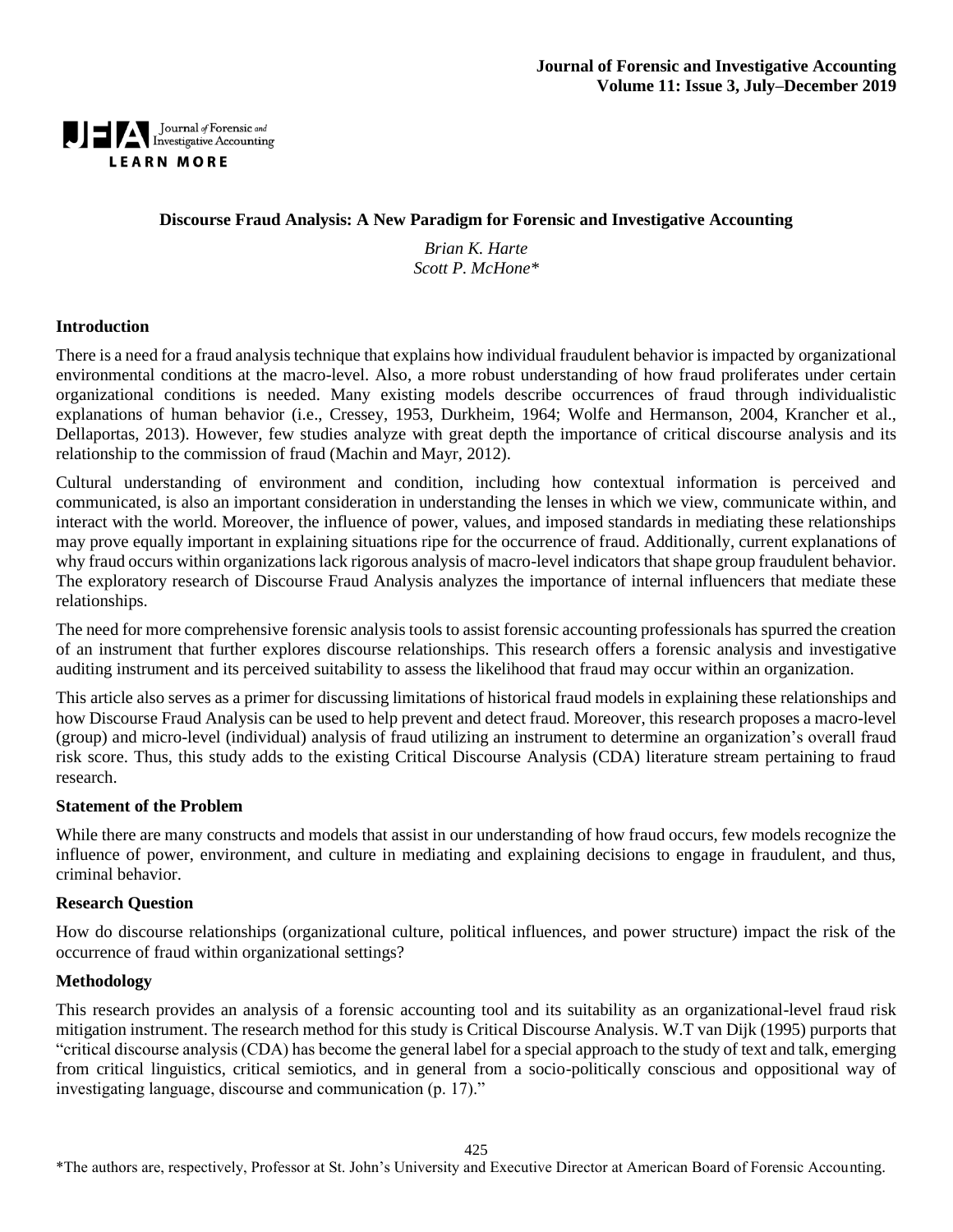Starting from the methodological assumption, this research utilizes observation as an interpretive paradigm to collect qualitative data for analysis. Moreover, sequential text analysis is used to observe the actions demonstrated and events reported by the individual being examined.

### *Theoretical Underpinnings of Fraudulent Behavior*

### Micro-level Explanations for Fraud

### *Rational Choice Theory*

The prevailing theory often used to explain why individuals choose to engage in criminal behavior, including fraud, is Rational Choice Theory. The term 'rational choice' refers to a calculated and reasoned choice of an individual to voluntarily engage in acts that he or she recognizes as criminal. Rational Choice Theory may be defined as a process whereby available options are considered by an individual and the most attractive option is chosen based on certain criteria (Levin and Milgrom, 2004). In practice, an individual would consider possible options available and consciously choose the option that would provide the most perceived benefit by weighing both the costs of apprehension and the anticipated benefits of successfully completing the crime.

Sutherland's concept of white-collar crime was introduced to further describe the commission of reasoned criminal acts perpetrated by individuals within their legitimate business roles (Sutherland, 1940).

## *Differential Association Theory*

Sutherland and Cressey (1978) are credited with the early vestiges of what is now considered the modern-day Fraud Triangle. Through differential association, Sutherland (1951) believed that individuals, through their associations with others and other learned behaviors, develop attitudes either in favor of or not in favor of the law. These associations assist in explaining how the rationalization process for the commission of crime occurs, based on five main tenants:

- Criminal behavior is learned through associations;
- Criminal behavior is learned though actual interactions with others and involves a process of both verbal communication and example;
- Learning primarily occurs through intimate personal groups;
- Learning involves individual learning techniques for committing crimes derived from accompanying motives, drives, rationalizations, and attitudes;
- Delinquency occurs because of excessive personal reactions favoring violation of the law (Sutherland, 1951).

Thus, differential association that leads to crime involves not only peer association interactions, but also interactions through verbal communication, behavior modeling, personal group relations, and other learning techniques. Additionally, crime is based on individual attitudes regarding a disposition that is either favorable or unfavorable toward the law.

#### *Anomie Theory*

Anomie theory, first introduced by Emile Durkheim in 1893, and later revised by Robert Merton (1938), has become one of the predominant theories to explain perspectives of both social strain and deviance. Durkheim's 1893 book *The Division of Labor in Society* describes the concept of anomie as 'deranged' and 'insatiable' behaviors of an individual created by a 'mismatch' of personal or group standards and wider social standards (Durkheim and Simpson, 1933). Moreover, anomie purports that a lack of social ethics can produce 'moral degradation' and result in an absence of prosocial aspirations (Durkheim and Simpson, 1933). Based on sociological perspectives, this theory, in turn, can cause a clash between individual needs, desires, and societal expectations. This believed 'mismatch' can result in an individual behaving in a manner that is not consistent with societal expectations, norms, and values.

Robert Merton (1938) expanded on Durkheim's work, by elaborating on anomie theory and describing the implications of strain on individuals based on behaviors demonstrated that are not only inconsistent with societal norms, but also deviant. Merton (1938) revises anomie theory to account for the effects of 'strain'*,* and further expound upon the concept of 'fit' within society, in regards to individual decision-making. Moreover, Merton (1938) describes how cultural norms contribute to life goals, and how these norms are used as a means of achieving both individual and group goals. Merton (1938) emphasizes that success is often measured within cultures by monetary achievement, and individuals that do not meet monetary goals are perceived as being 'quitters'. Merton (1957) developed modes of 'adaptation' whereby individuals choose one of five strategies to deal with the anomie created by the strain they are experiencing. His concept of adaptation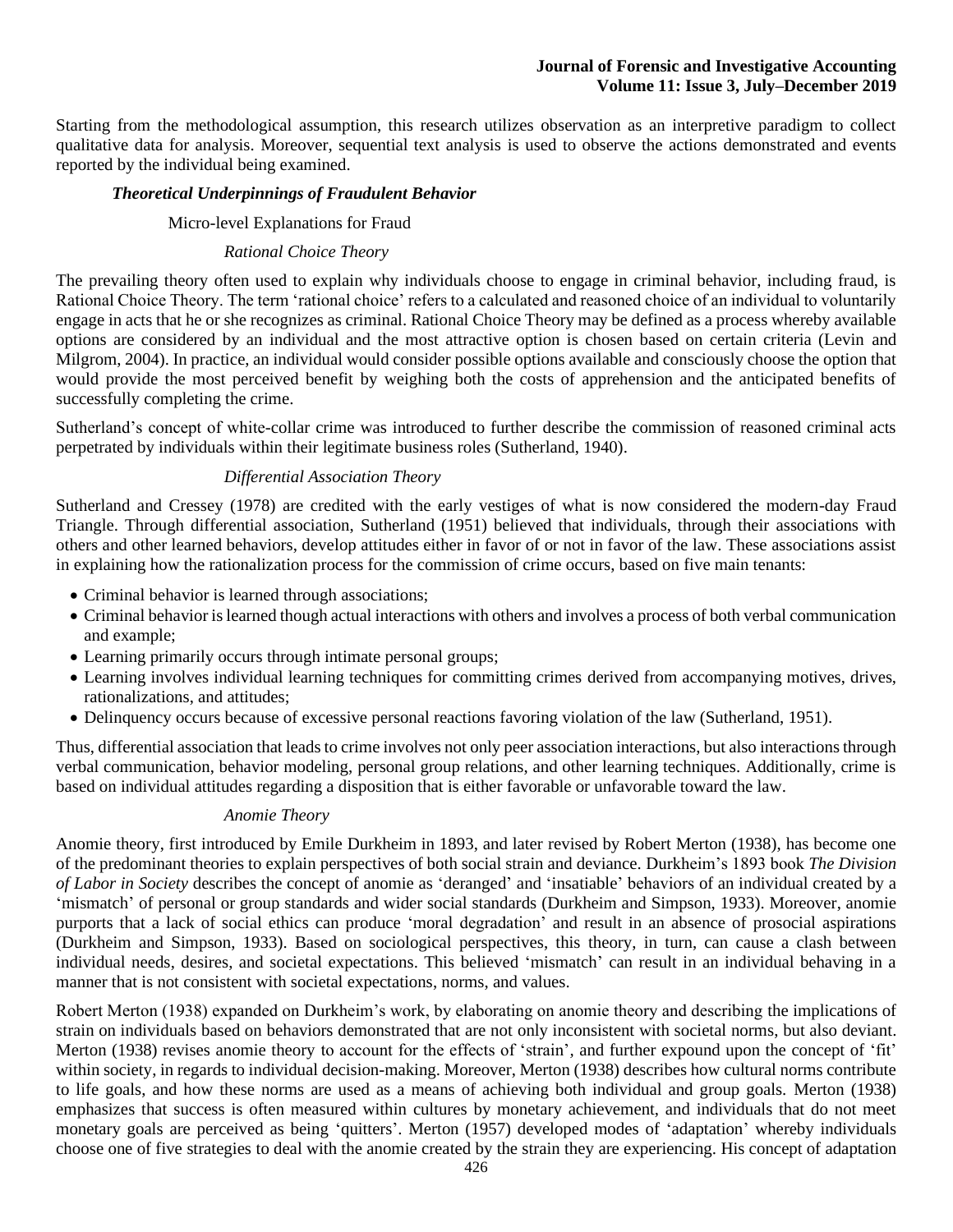included five components: 1) conformity, 2) innovation, 3) ritualism, 4) retreatism, and 5) rebellion (Merton, 1938). These concepts can best be described through an examination of both 'goals' and 'means' as follows:

- Conformity—Conformers accept both the goals of large society and the means by which society expects they be achieved.
- Innovation—Innovators may be seen as individuals that accept societal goals, but reject the means of achievement. That is, they accept the goal of monetary attainment, but seek means not consistent with society's expectations to meet these goals (i.e., someone who engages in lucrative drug sales for money).
- Ritualism—Ritualists go through the motion of daily life, even though they do not accept the goals or values that align with overall societal expectations.
- Retreatism—Retreatists both reject the goals of society (i.e., wealth attainment) and also reject the means by which to achieve these goals (Merton, 1938).
- Rebellion—Rebels reject both the goals of society and seek to replace them with new goals that better suit their needs (i.e., a New World Order) (Merton, 1938).

Merton's (1938) analysis is not directly aimed at the individual, but rather at how an individual reacts to expectations placed upon him or her within a society. However, it is important to recognize that not everyone will resolve conflicts in the same manner. Therefore, dynamic models are needed to explain how cultural norms impact deviant individual behaviors, and vice a versa.

# *The Fraud Triangle*

The Fraud Triangle was first introduced by sociologist Donald Cressey in 1953. Cressey (1953) purported that individuals that engaged in fraudulent behavior often had 1) specific incentives or pressures that spurred their behavior; 2) rationalizations that perceivably justified their actions; and 3) opportunity to commit the crime. The "points" of the Fraud Triangle are described as:

- Incentive/Pressure: the 'motive' for committing the fraud;
- Rationalization: the person committing the fraud frequently rationalizes the fraud;
- Opportunity: the person committing the fraud sees an internal control weakness, believes no one will notice if funds are taken, and begins to commit fraud (Cressey, 1953).

# *The Fraud Diamond*

The Fraud Diamond was developed by Wolfe and Hermanson (2004). In this model of fraud, the authors expand upon the Fraud Triangle by describing an additional micro-level explanation of why individuals commit fraud. In addition to previously described fraud indicators, the fraud diamond adds a fourth dimension to previously discussed indicators of fraud–*capability*. The concept of capability speaks to an individual's ability and skills needed to perpetrate a fraudulent act.

## *Components of Capability are Believed to Encompass:*

- Position/function
- Intelligence
- Confidence/ego
- Coercion skills
- Deceit
- Stress management (Wolfe and Hermanson, 2004).

Plainly stated, the above six indicators describe: 1) how an individual's position and role intersect with opportunity; 2) the importance of intellect in the commission of specific types of fraud; 3) the self-assuredness that the individual has that she or he will be able to avoid detection; 4) the ability to influence others; 5) the ability to deceive; and 6) the ability to operate under stressful conditions to avoid apprehension. In a more recent study, Krancher et al., (2010) examined the pressure element of the fraud triangle and proposed the MICE (Money, Ideology, Coercion, and Ego/Entitlements) model to further address the impacts of pressure on individual decision-making. Finally, Dellaportas (2013) suggests that an individual's needs for both power and control are specific indicators of personality traits that may be present in fraudulent actors.

Macro-level Explanations for Fraud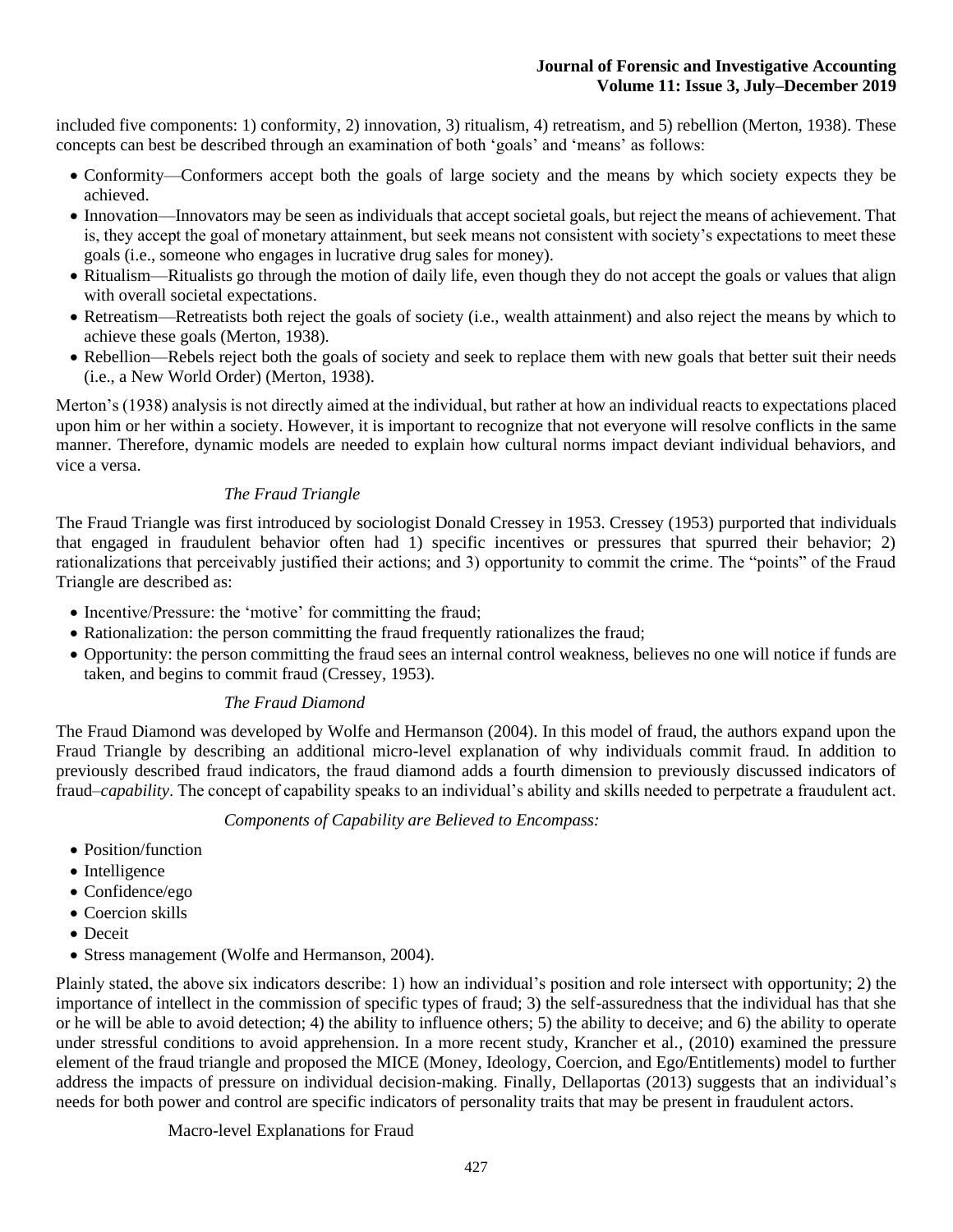Fairclough (1995) purports that social practice is best understood in certain situations (for example, within institutional and societal settings) where context and structure are defined through the lens of discourse. Fairclough's (1995) analysis examines several dimensions of social-cultural relationships including: 1) economic considerations; 2) political influences; 3) power dominance; and 4) organizational cultural practices.

Within similar social settings, Morales et al. (2014) describe the complexities of fraud. Specifically, the authors describe the disentanglement of fraud concerning what fraud is, its causes, and who is responsible for controlling it (Morales, et al., 2014). The authors found that understanding fraud requires careful attention to context itself. Additionally, Lokanan (2015) reports the importance of framing fraud as an issue that should be understood through both surveillance and observation, thus validating the work of accounting professionals as both necessary and valuable.

In a similar vein of social-cultural research, Rezaee (2002) provided a model for explaining three primary components needed to commit corporate fraud. The "3C" model examined the components of "Conditions," "Corporate Structure," and "Choice" as necessary elements for corporate fraud to occur (Rezaee, 2002). In this model, the author suggests that organizational environmental conditions facilitate motivations to commit financial statement fraud.

# Micro/Macro Level Explanations for Fraud

Raramamurti et al. (2009) proposed the Bad Apple, Bad Bush, Bad Crop syndrome, a micro/macro-oriented model to explain individual and group behavior from a contextual perspective. Monikered the ABCs of Fraud, their model was unique in that it provided explanations for the commission of fraud beyond individualized reasons why people choose to commit fraud (Raramamurti et al., 2009). Similarly, Gonin, Palazzo, and Hoffrage (2011) argue that it is not the decay of the individual (apple) or influence of the organization (group), but rather that the answer lies in the 'larder'–described as the broader social context that organizations themselves operate within.

# **Practitioner Perspectives**

Kelly (2017) proposes that while the Fraud Triangle provides strong individual explanations for the commission of fraud, the triangle itself disregards the impacts of risks, culture, and controls on individuals. Moreover, the author posits that professionals may be able to better improve the auditing function by understanding not only the Fraud Triangle, but also anti-fraud concepts (Kelly, 2017).

Through his Anti-Fraud Triangle presented in Figure 1, Kelly (2017) purports that in addition to Cressy's (1953) contributions, values, culture, and control are important factors that must be taken into consideration to prevent occurrences of fraud. Kelly (2017) highlights the importance of understanding the fine line between organizational pressure to perform and the cultural strain that occurs as a result of this pressure. Additionally, he addresses the need to examine culture and values within the context of available controls.

# **Figure 1: Anti-Fraud Triangle**



**Current Research Objective**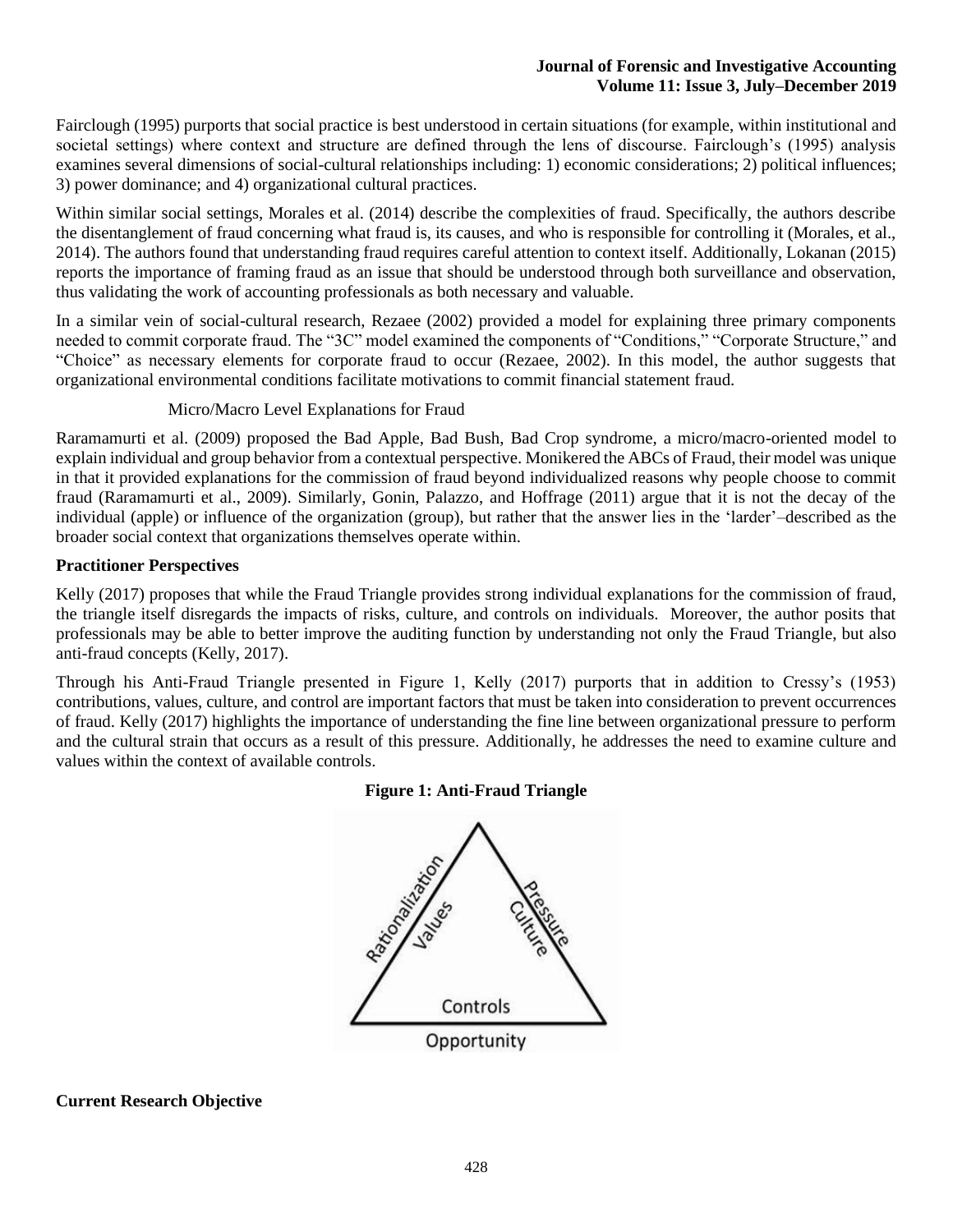This research aims to expound upon current macro and micro-level perspectives and explanations regarding why fraud occurs. By using a forensic interviewing tool, the influences of organizational culture, politics, and power on group and individual fraud behaviors is explored.

## **Internal and External Mechanisms to Detect and Deter Fraud**

# *Internal Controls*

Internal controls are widely used fraud prevention and detection mechanisms. In most businesses, it is not practical or possible to completely separate the finance and accounting functions to the degree necessary to maintain an effective system of internal controls. Oftentimes, for the sake of expediency, duties are not sufficiently separated between and among individuals. While this practice may assist in increasing efficiencies, it lends itself to instances of fraud. Moreover, when existing internal controls are lacking or are easily circumvented, there is no real system in place to help prevent fraud from occurring.

# *Audit Programs*

Audit programs are widely used in various financial scenarios. Traditional audit programs and financial statement audits outline the steps auditors need to take to prepare an audit in accordance with generally accepted auditing standards (GAAP). Compliance audit programs focus on specific rules or criteria. In addition, operational audit programs help to determine if an organization is operating efficiently and effectively while meeting its objectives. These are just some of the basic audit programs that lead to an opinion and a report on how well the organization is performing as compared to the objectives and scope of the audit. Financial condition and status of the entity are also important auditing considerations.

Auditing and audit programs are considered, for the most part, mechanisms to deter fraud. Likewise, these mechanisms may produce by-products that may assist to find and prevent fraud. Auditors are held to a high standard regarding their ability to detect fraud and must disclose suspected fraud in their reports. However, it should be noted that overall expectations of both auditees and auditors are not always equally matched. Therefore, adherence to materially correct reporting, proper classified figures, and proper format are the ultimate goals when constructing auditing financial statements. Moreover, the use of materiality in auditing is an extremely important consideration in terms of sample size selection and determining acceptable error rate.

# **Investigative Auditing Techniques and Practices**

## *Interviewing Techniques*

Interviewing techniques are currently a strong method to assist in discovering fraud. Many methods use basic techniques of observation such as determining deception through the observation of eye movement or through speech pattern analysis. Many of these methods stem from criminal investigation interrogation techniques.

## *Surveillance Techniques*

Video recording or observation techniques are the most commonly used means of surveillance. These techniques are often a reasonably effective way to discover visible fraud. However, the global issues associated with current surveillance techniques are that most fraud is discovered primarily in financial transaction examinations. Additionally, due to the relatively high costs associated with physical surveillance as a means of fraud prevention, these methods would not be practical or cost effective.

## **Discussion**

Current models and methods of fraud discovery may prove insufficient in describing how organizational culture, organizational decision-making, and power relationships influence an individual's decision to commit fraudulent acts. Therefore, a more robust model is needed to describe macro-level antecedents of fraud that may be present within organizational environments.

## **A New Technique for Analyzing Fraud: Discourse Fraud Analysis**

In this research, we propose a new technique for fraud analysis coined 'Discourse Fraud Analysis.' Discourse Fraud Analysis (DFA) is a broad-based disciplinary explanation that examines communications through the lens of perceptions, text, knowledge, and power relationships to explain contextual information. This technique provides forensic accountants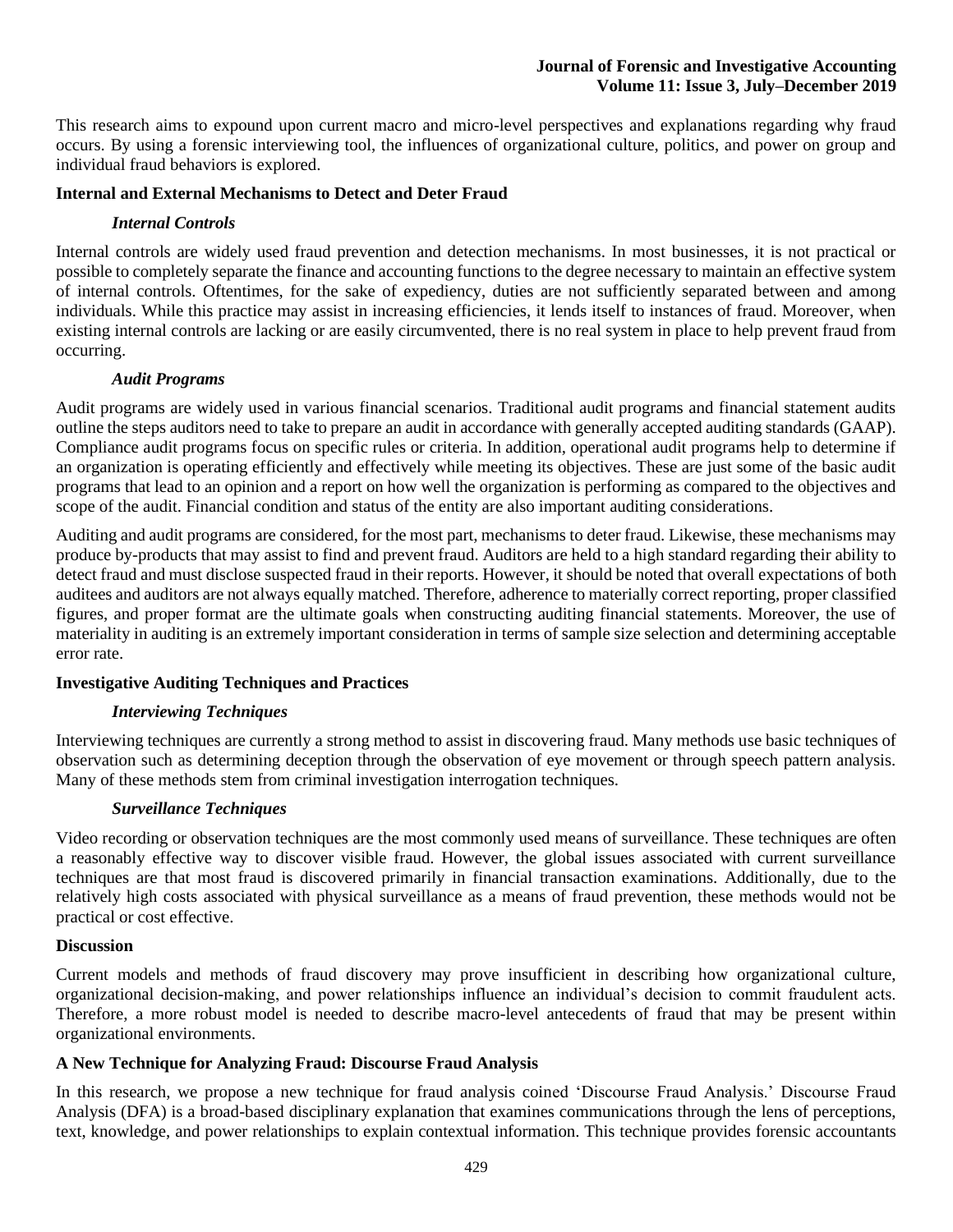and auditors with: 1) a framework for better understanding the information they are sending and receiving and 2) a practical means by which to interpret the meanings of both spoken and written words.

The elements of DFA include:

- Expression in words;
- Using discourse (words) as power (influence) and knowledge;
- Influencing others with our discourse; and
- Analyzing discourse as it applies to forensic accounting professional relationships and social settings.

One of the first things to consider is power. In the context of DFA, power is defined as either:

- Legitimate power Positional power given to an individual in an organization with a form of authority/visibility.
- Referent power The ability to attract others and build loyalty. Not always obvious, but very powerful. Individuals want to imitate their leaders to demonstrate proper behavior.
- Expert power Subject matter experts, rule makers.
- Reward power CEO, CFO, COO, managers, and supervisors.
- Coercive power Threats and punishments.

Power can be used to reward and to punish. Power influences others and can control what they will say and do. We cannot underestimate the amount of fraud individuals can commit when they are powerful with their words (discourse).

Powerful people may feel that they cannot lose or have little to lose if they are caught committing fraud because of their status or authority. Power, as a concept, can be expressed in a variety of ways. Power can be observed in expressive, confident, and demanding speech patterns. Moreover, individuals who demonstrate power may perceive they can break the rules and receive less of a penalty than others. They will often receive less punishment because of their controlling nature and influence. They may also have the ability to interrupt discussions, end discussions, and control conversations. As a forensic accounting professional, you should observe an individual's behavior to determine if they are attempting to control and/or manipulate others.

## **The Applicability of DFA for Forensic Accounting**

Simply put, fraud rates continue to rise at an alarming rate. The U.S. Department of Justice– Securities and Financial Fraud Unit (2017) reports that corporate crime enforcement actions resulted in \$3.8 billion in U.S. criminal fines, penalties, forfeiture, and restitution.

Therefore, additional methods for fraud prevention and detection are needed even beyond a basic proactive vs reactive approach. It is important to understand power relationships that may impact fraudulent action and redefine our understanding of current messaging regarding authoritative support and theories of fraud detection.

The occurrence of fraud can be defined as a situation where one person in a position of trust, who has a motive to commit fraud, determines that a lack of internal controls is present, and rationalizes actions to commit fraud. However, an understanding of how fraud proliferates in specific organizational environments is lacking from these types of micro-level definitions.

In light of this knowledge, one must consider:

- How is fraud perceived and normalized (normative behavior and absolute standards)?
- Is fraud an individual behavior? Is it influenced by others? Can it be a product of both?
- Should the scope of fraud analysis be expanded due to its complexity?

DFA provides a conceptual framework for understanding organizational antecedents to fraud. With the absence of absolute standards and the complexity of fraud in today's environment, models such as DFA are needed to better understand where and when fraud occurs.

Based on the described limitations of current methods of analyzing how organizational level fraud occurs, the following research hypotheses are proposed:

## **Research Hypotheses - Qualitative**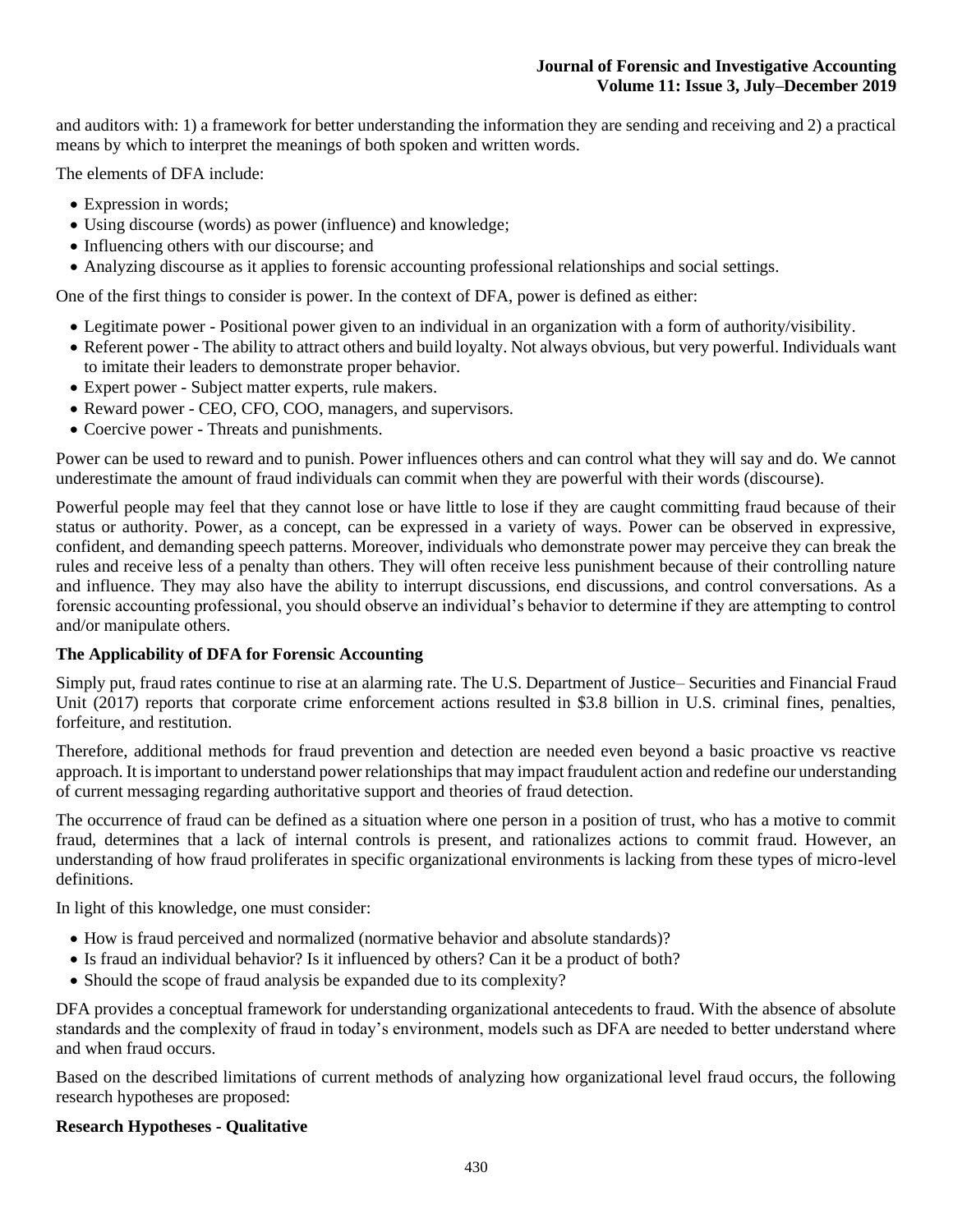*R1: How does the proposed DFA analysis instrument compare with other instruments of its type?*

*R2: How do organizational culture, power, and politics influence structured and unstructured forensic interviewing within corporations?*

*R3: How can the use of contextual information obtained from discourse analysis techniques assist in providing a better operational picture for accountants and auditors?*

Since few forensic analysis tools explore the various dimensions of why fraud occurs, research question 1 (R1) proposes a qualitative question to gather information regarding how the DFA instrument compares with forensic analysis tools currently being used for interviewing by forensic accounting professionals.

Research question 2 (R2) proposes that discourse relationships (i.e., the influence of organizational power, culture, and politics on criminal behavior) are needed to develop a comprehensive organizational level fraud risk mitigation instrument.

In research question 3 (R3), the benefits of discourse analysis are examined. Contextual information obtained through investigative interviewing techniques may prove valuable when the interviewing structure consists of the following preparation elements: 1) brainstorming; 2) observation; 3) advanced inquiry; and 4) investigative interview communication strategies.

# **DFA—Insights for Fraud Detection and Prevention**

Fraud is not driven from financial pressures alone. Pressure to commit fraud may come from the desire to gain more power in the organization rather than just from a simple monetary issue or reason. Fraud may also be an act of revenge. In addition, the opportunity to commit fraud can come from social interactions and coercion. Fraud also can be a group (macro-level) problem.

For example, look at the classic fraud case study "Crazy Eddie." Crazy Eddie is mostly famous for the Panama Pump where the company took money it had skimmed, deposited it in Israel, then moved it to Panama and back to the U.S. as false sales, pumping up the stock prices to make money on a stock dump. But there is much more to this case study. According to Sam Antar, CFO of Crazy Eddie, the discount home entertainment retailer was crooked in even more ways. For example, when they advertised discounted prices on television commercials, they said, "Come to Crazy Eddie's with the best price and we will beat it." In other words, you had to come in to negotiate. Sam Antar said this tactic was used because Crazy Eddie's couldn't give you the best price right away—because there was no best price. This culture of dishonesty spilled over to overstating inventories, hiding losses, avoiding taxes, and even affected how employees treated each other and their customers. The culture at Crazy Eddie helped create fraud by making it acceptable.

## **Fraud Implications**

Fraudsters create opportunity versus opportunity encouraging fraud. One intuitive perception is that the lure of opportunity entices a person to commit fraud. However, fraudsters may demonstrate character traits that are unique and should be further examined through conversational inquiry.

Fraud may be considered acceptable or even encouraged by certain groups within an organization. In a performance-based society, business executives encourage accountants and auditors to make the financial outlook appear as profitable as possible to obtain higher performance bonuses, bank loans for company growth, and to raise stock prices. In some cultures, bribing is also considered acceptable behavior. In the U.S., the use of bribes is an 'under the table' activity. However, in other countries, bribery may be viewed as 'over the table' activity. Additionally, kickbacks may prove to be considered the 'cost of doing business' within some cultures.

Due to the complexity of fraudulent behavior, no one linear method or system can produce consistent results. However, DFA may assist in expanding upon current methods of fraud analysis. Additionally, DFA assists in explaining complex relationships that stimulate fraud such as political influences, power usage, and contextual conveyance of information.

Fraud messaging and fraudulent actions can come from both the individual (micro-level) and the organization (macro-level). Macro-level analysis of organizational cultures themselves may prove very beneficial in detecting fraud.

## **The Impacts of Creative Accounting**

Referred to as earnings management, creative accounting describes when executives put pressure on the accounting department and CFO to make the company's financial picture appear better than it is. Likewise, strategic plans can be made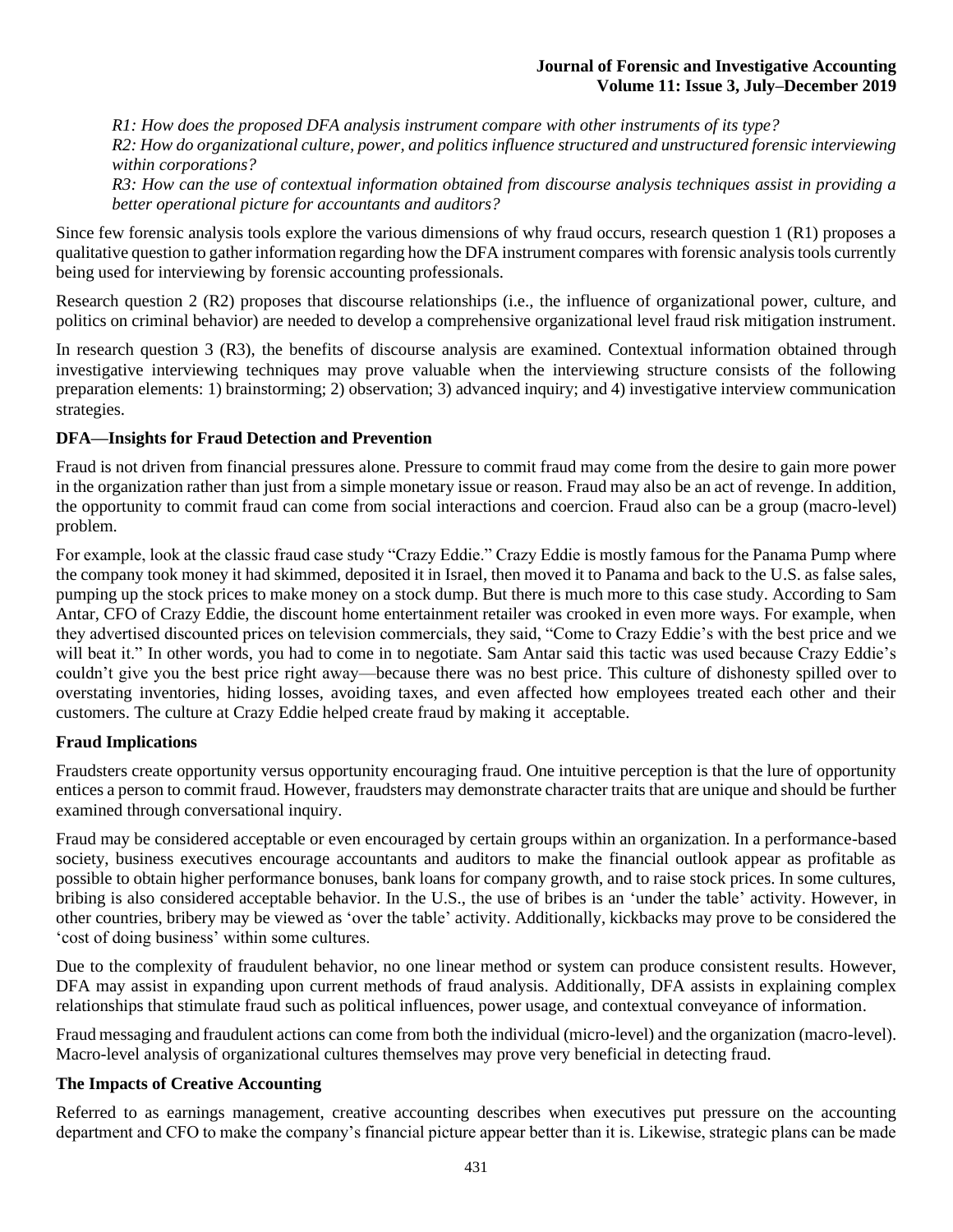to: 1) decide when and how to ship and sell items and 2) purposely delay revenue or expenses to make future periods appear more solvent by showing false growth rates. Moreover, incidents where organizational managers curve earnings and manipulate accounting data may prove to be more prevalent than expected. Additionally, since pressure from upper echelons of management may be encouraging this behavior, there may be a trickle-down effect, whereby fundamental ethics tend to dissipate.

As discussed earlier, accountants and auditors should examine the network of power. Individuals that engage in fraudulent behavior may choose to do so: 1) when individual anxiety sets in; 2) when individuals are left out of a group; or 3) when the loss of social acceptance takes place.

# **Other Interviewing Considerations**

When interviewing people, consider asking them if they like the company they work for and what they think could be done better within the company. Also determine how the individual communicates about the company to others. Do they portray the company in a positive or a negative light? Do they demonstrate signs of loyalty in communication? Where do their loyalties appear to be placed?

It is important that employees are satisfied with their job, are appreciated in their respective workplaces, feel uniquely important, and have a sense of personal prestige. Communication that leads you to believe otherwise may be a red flag for attitudes that may promote fraud. In addition, some employees may want organizational acceptance. They may crave respect and may do whatever it takes to get it, even if it means the commission of fraud.

Executives and business owners focus a large portion of their time on job tasks and achieving their goals. They do not always stop to consider possible ethical issues that may arise within their organizations.

Organizational cultures that control and dictate employee choices may also see more fraud. When corporate self-image is lost, fraud may increase. This behavior may be seen when an employee demonstrates a grandiose perception of himself or herself as compared with others.

# *Abuses of Power*

Powerful people who set the tone within their organization may not always follow it. These individuals may believe they are above the law and behave in a manner that is incongruent with the values and morals they espouse. Additionally, the tone at the top can tell a lot about an organization. You should pay careful attention to how individuals socialize with others and the words they use to express themselves.

# **Thinking Outside of the Box—The DFA Approach**

Forensic accounting professionals should consider the various organizational dimensions of how and why fraud occurs. If these individuals focus solely on opportunity, motive, rationalization, and capability as reasons for fraud, they may be limiting themselves from discovering the existence of other possible antecedents to fraud. Maintaining an effective internal controls framework and structure requires these professionals to be sensitive to other organizational influences. Profiling an organization's culture, coupled with an examination of individual behavioral characteristics, may prove a prudent strategy toward mitigating some of the risks of the occurrence of fraud.

Forensic accountants and auditors can learn to hone their observation and inquiry skills to assist in this examination.

# **Practical Considerations for Forensic Accounting Professionals from Dr. McHone**

One of my first jobs was an internal auditor with the government, where I audited departments, agencies, courts, judges, and political officials. When I first started as an internal auditor, one acting audit chief told me that he had become so good at examining behavior he could just talk to a few folks, ask some specific questions, listen, and walk out the first day in a matter of a few hours with most of his major auditing findings. My response, which I did not vocalize, was "I don't think so."

I am one to listen and learn from others, and he seemed eager to prove his point and train me, so I watched, learned, and started to do what he did. His methods worked. The longer I did them, the better I got. After a couple of years in the field, I was able to get most of my audit findings in the first day. I learned many lessons from my early days as a government auditor.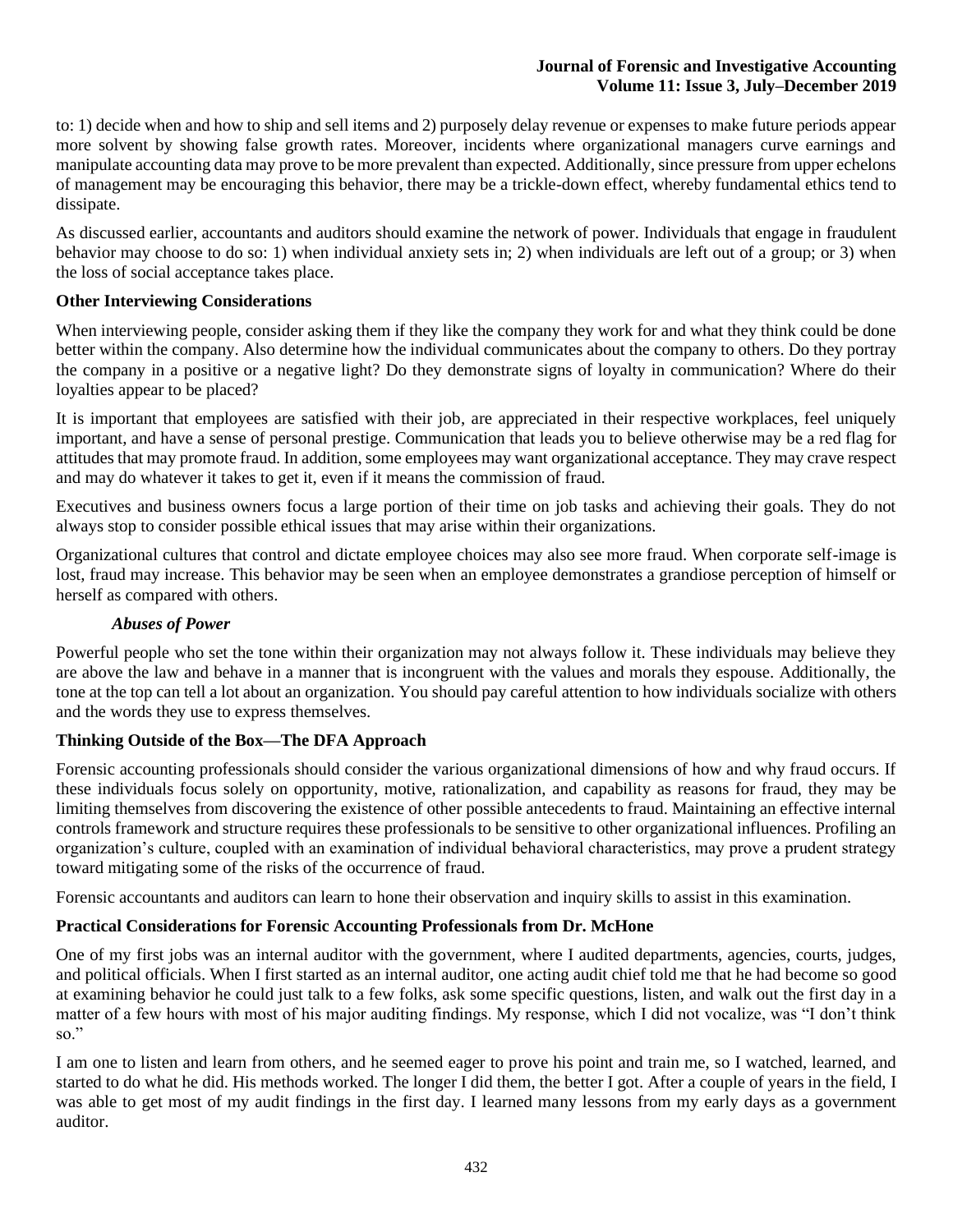# **Factors Influencing the Commission of Fraud**

Fraud is not always committed at the individual level. Most of our current theories and methodologies are based on the premise that one person is committing fraud most of the time. Though it may be the case in smaller organizations, for the most part, fraud involves more than just one person. Also, fraud may be spurred by influences within an organization's culture and their impacts on individual employees. DFA considers many dimensions of these organizational relationships and is derived from a variety disciplines including sociology, linguistics, auditing, criminology, and psychology.

### **The Enticement of Crime**

The enticement of crime does not in and of itself create dishonesty. Rather, fraudsters may prove to have character flaws that make fraud appealing as a 'means to an end.' Since external factors may influence decision making, opportunity, while important, is not as powerful a motivator as motive.

Here are a few key items to reflect upon:

- The lure of opportunity does not always create dishonesty.
- Discourse may prove instrumental in detecting fraud.
- Simple processes often yield low results.

### **Monitoring for Fraud**

Monitoring fraud at the individual level may not yield the best results. Thus, the fraud risk assessment scope needs to be broadened to include corporate culture and social normative behavior into fraud detection discussions.

Since regulatory loopholes and industry practices may produce fraudulent behavior in certain industries, one important question to ask is: Does an anti-fraud attitude in corporate governance and culture limit the occurrence of fraud, or is an overall pro-fraud attitude within organizations growing?

### **It Is Time for a New Approach!**

It is difficult to develop an actual fraud risk assessment picture considering the various levels of individual and group perceptions. Current fraud risk assessments appear to work in explaining some fraud activities. However, companies cannot rely solely on internal control policies as their primary method of fraud deterrence. While good internal controls may be used to mitigate some risks, effective analysis tools are needed to best understand risk types to develop strategies to reduce them.

Because it takes special knowledge to commit fraud, internal control systems must identify possible loopholes through examination of conditions that may make the occurrence of fraud likely. When speaking with individuals, key questions should be asked to determine both organizational climate and employee attitudes. Additionally, these questions should specifically identify certain individual behaviors that may make the occurrence of fraud likely. Risk indicators should be developed to provide a more comprehensive method for determining this likelihood. Moreover, these indicators should be developed through more than just mere observations of individual behavior. Rather, questions should be asked that examine an individual's attitudes regarding the organization's culture, power structures, political influences, and other micro-level concepts.

Most companies experience fraud. Therefore, morality, along with social pressures and norms, needs to be considered. Thus, the development of comprehensive instruments to mitigate the risks of fraud should start with a comprehensive approach examining: 1) how fraud occurs; 2) the conditions that make fraud likely; 3) linguistic indicators of deceptive behavior; and 4) advanced inquiry skills.

#### **Discourse Fraud Analysis Techniques**

## *Brainstorming*

Brainstorming is a key step in using Discourse Fraud Analysis. DFA is a process of listening, observing, and developing relationships and trust with the group you are analyzing. You may be asking yourself the question, what should take place in a DFA brainstorming session? The first thing needed is to quantify what the potential fraud is and the impact of the fraud on the organization. Secondly, you should examine as much evidence as you can before you meet with anyone to start the observation and inquiry process. Thirdly, you should learn as much as you can about the individuals that work for the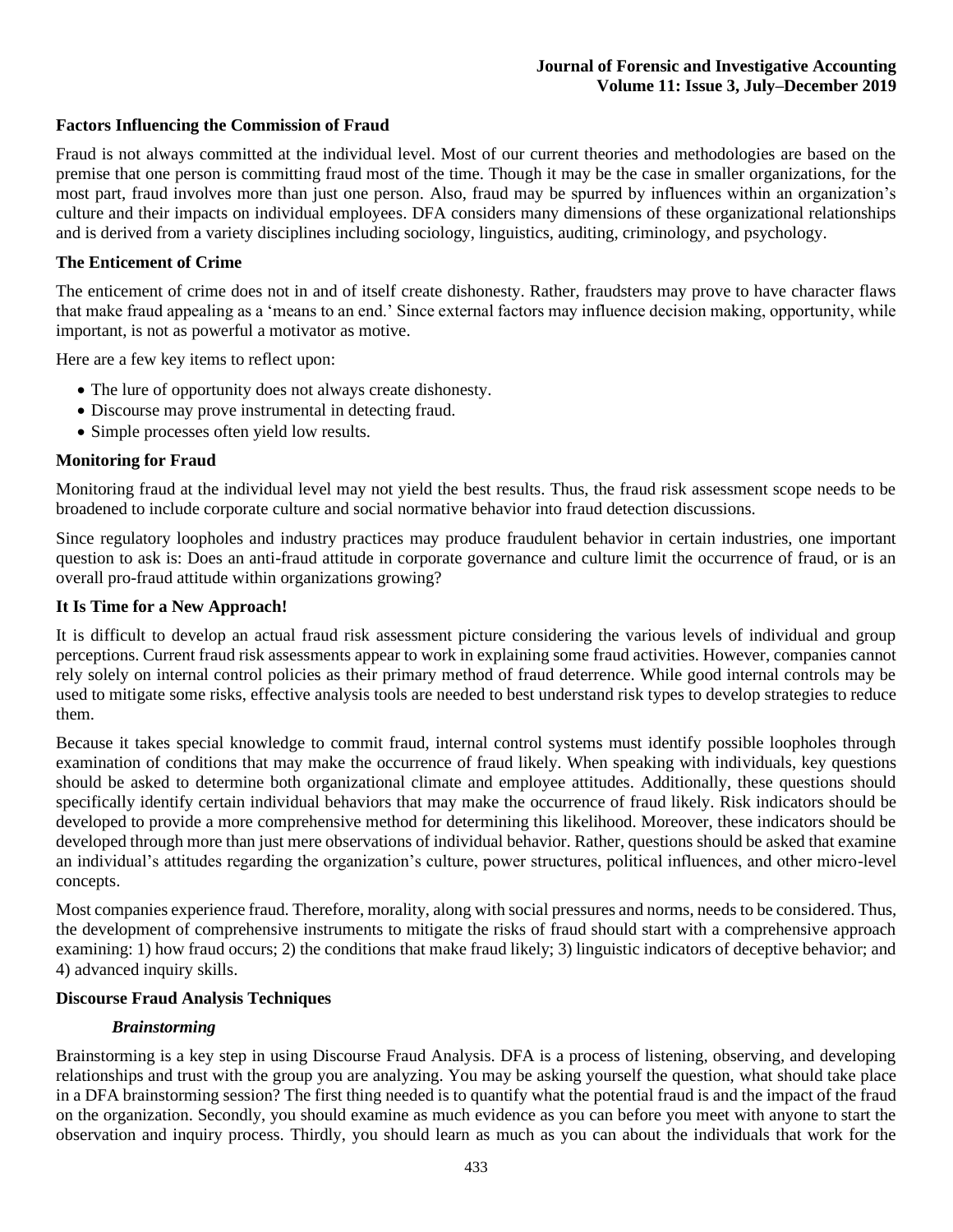organization. Fourthly, you should learn as much as you can about the organization's culture. Typically, internal control questions are asked at the beginning before knowledge is gained.

### *Observation*

Observation is one of the best approaches for forensic accounting professionals to discover fraud. We can obtain a plethora of useful information through observation. The question is: how do we properly observe when most people recognize who we are and why we are there? The first thing we can observe is the initial reaction individuals have when we enter a room and we make our first introduction. They say first impressions are lasting ones.

The eyes are the gateway to the soul. What is the first reaction you receive? Is it a feeling of being welcome or of standoffishness? Who makes eye contact with you and who does not? Do they smile or look the other way? Do they posture in the sense they exude a sense of authority or seem territorial? Do they look like they want to say something or talk? You can tell by observing and even listening if someone approaches you. The key here is for you to look friendly, fair, and approachable. Conversely, it is their first observation and impression that can set the stage for how well you can discover information. In some cases, the guilty will want to talk to you and develop a rapport. You should be aware of this angle. The guilty may want to establish a power relationship with you and provide information that either justifies their circumstances or clears them from any perceived wrongdoing.

## *Advanced Inquiry*

Advanced inquiry can lead to a lot of pertinent information. It is not uncommon for fraudsters to tell you they are honest and that they can help you apprehend the 'real' crooks. Listen to their words and look into their eyes; you may have the ability to start reading people right away.

The first twenty or so words you transmit will often make or break the inquiry. In addition, the feeling the person gets during the first thirty or so seconds of the interaction will make a difference. Inquiries conducted in their office, workspace, or an area in the building that is comfortable and relaxing can yield positive results. In addition, properly structuring inquiries at a neutral location, properly laid out, can provide meaningful results.

Sit across from the individual. If there is another person in the room observing, such as management, sit them to your left at the head of the table so they are between you and the individual. Now the individual will see established authority to their right and you will appear more neutral. If there is another cohort or fellow employee in the room, set them to your right, placing you between the two employees and gaining the sense of you being part of the group.

Your first words could be as follows, "Hello, my name is \_\_\_\_\_\_\_\_\_\_\_ and I have been asked to look at the \_\_\_\_ of the company. There was some concern by management about balances in the \_\_\_\_\_\_\_\_\_\_\_ not reconciling correctly and I would like to ask for your help in getting the accounts in balance." In so doing, you have enlisted their help to solve the issue. How they react and how they want to help will provide you with valuable information on whether they are helping to get the issue resolved or using this as an opportunity to cover their tracks. Use the tools provided earlier in this paper. We will discuss this concept further in the remainder of the paper.

## **Components of Effective Investigative Communication**

#### *Key Terms*

## Linguistics

Linguistics is the scientific study of language. Two key points of linguistics are the following: language influences how we view our environment and how we interact with others, and language impacts the conscious mind, the unconscious mind, and our knowledge base.

#### Framing

Framing involves breaking communication into various elements such as broadcasting and messaging, the attending receiver, how the communication is delivered, speaking vs. writing, images that may come to mind, ethics, and morality. Framing can be either positive or negative. Framing communication in a positive sense yields better results. Negative communication usually results in negative responses.

### Listening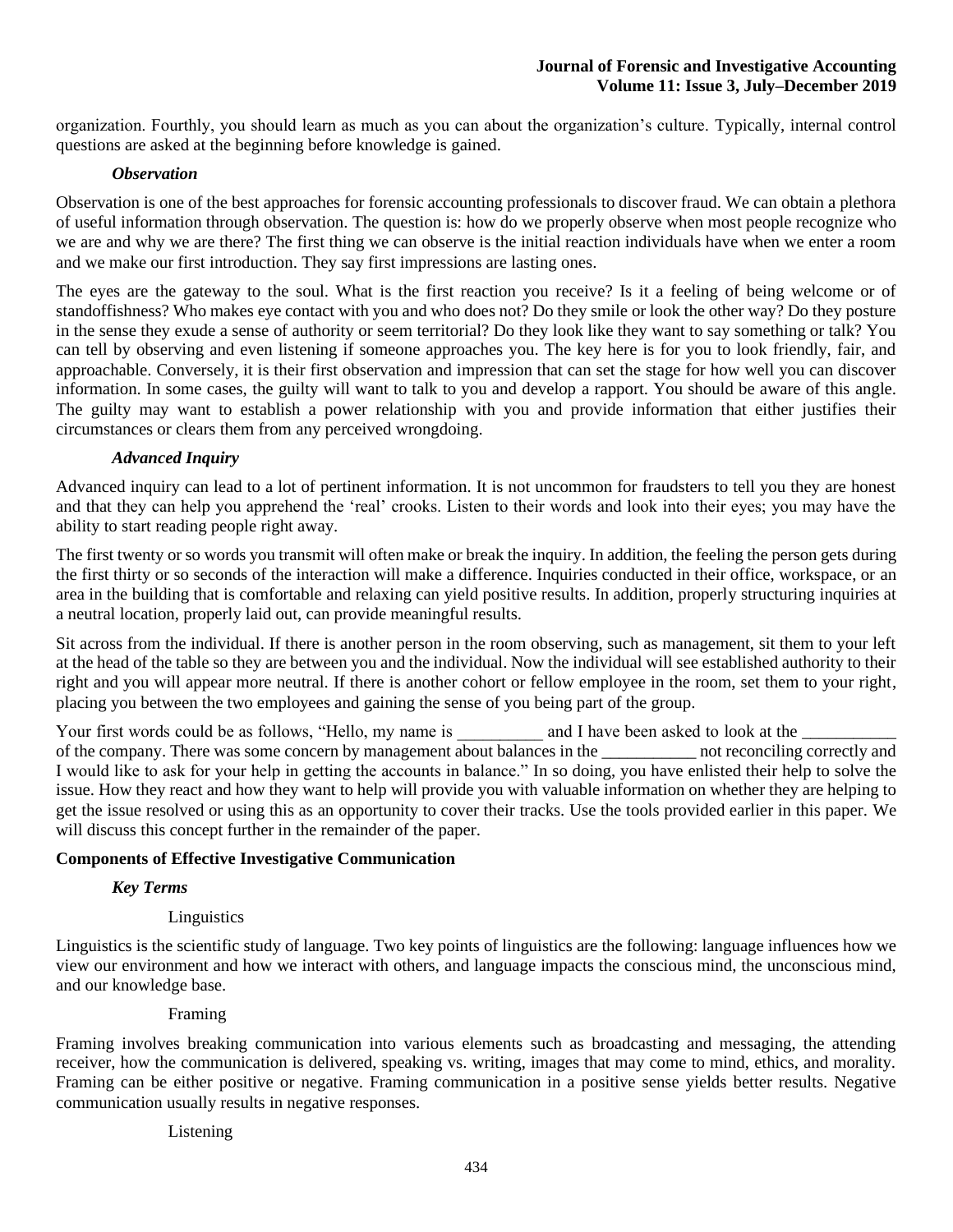According to Williams (2004, para. 1), when listening, "Almost everyone sincerely believes that he or she listens effectively. Consequently, very few people think they need to develop their listening skills."

Effective listening is a trained skill. Honing your listening skills can help you to overcome or reduce conflict, build trust, and better manage your engagements. Effective listening, when done correctly, can help to reduce the interviewee's anxiety, help you to become more approachable, and enable you to obtain more detailed information for your reports.

# Relationship Building

The American Psychological Association (2018) posits that "the way we perceive ourselves in relation to the rest of the world influences our behaviors and our beliefs. The opinions of others also affect our behavior and how we view ourselves (para. 1)."

The most important single ingredient in the formula of success is knowing how to get along with people. —Theodore Roosevelt

### Trust

Building rapport with individuals is an important facet of establishing trust. To build trust, it is important not to appear threatening, coercive, or unpleasant. Interviews that are confrontational from the onset rarely yield positive results. Rather, the person you are interviewing will likely become defensive, shut down, and refuse to cooperate any further.

### Closure

When we think of closure, we gravitate towards the definition of putting an end to a certain event. In most cases it is something negative. However, closure has a broader definition. It can also be the process of including or excluding someone from a group so the group or an individual can maximize their benefits. For example, a group may single out individuals who are perceived as not wanting to comply with the group norm, often called social closure.

# **Discourse Fraud Analysis Techniques—A Practical Approach**

The elements of Discourse Fraud Analysis place both macro and micro level emphasis on inquiry and the ability of forensic accountants to determine if an individual or group of individuals pose risk to the organization through fraudulent activity. Just as fingerprints and retina eye scans are used to specifically identify an individual, speech patterns and the use of words are also individual permanent markers. Thus, discourse is engrained in an individual's character. It is something to be analyzed and used to draw conclusions from.

## **Practical Tools for Analysis**

Forensic accounting professionals need practical tools they can use to assist them with their engagements. Fraud and audit risk assessment programs do not adequately describe what type of questions to consider when analyzing an organization from a fraud perspective. Additionally, they rarely mitigate fraud since they typically use a basic checklist with limited questions. Therefore, robust auditing programs focused on how individuals communicate and relate to the organization they work for are needed.

## **Conclusion**

This research study proposes a new technique for forensic analysis of micro/macro-level fraud risk indicators within an organization–Discourse Fraud Analysis. The analysis tool provided in Appendix A may be used as a tool to guide a practitioner though a forensic interview while capturing important contextual information. Through observational analysis, the forensic accounting professional may classify if the individual and the organization itself have a low risk, moderate risk, high risk, or extreme risk of engaging in fraudulent activities.

In the next stage of this research, an expert panel will be utilized to assess the suitability of the DFA instrument to capture relevant indicators of micro and macro antecedents to fraud. The expert panel will consist of industry professionals from a variety of sectors including: 1) state government; 2) federal government; 3) the military; 4) academia; and 5) corporate America.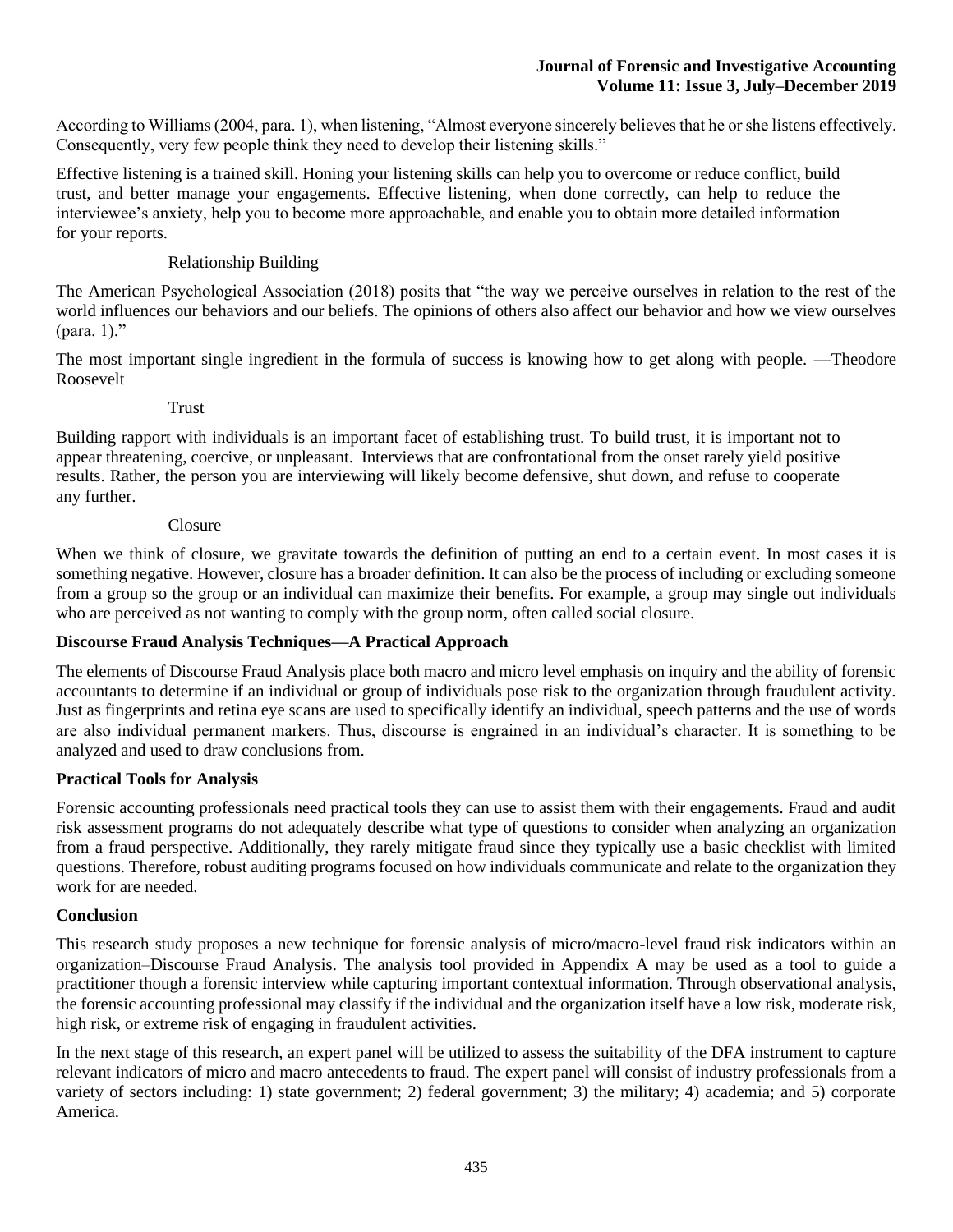In a constantly evolving and rapidly changing society, uncertainty may prove to promote strain. Likewise, strain may stimulate conditions that promote the occurrence of deviance. Discourse fraud analysis may assist in assessing environmental and cultural conditions that may be indicative of deviance. Thus, conditions that promote deviance that lead to crime, may be more readily recognized within the context of an organization or agency.

DFA is a new paradigm aimed to help further analyze the aforementioned relationships. Moreover, DFA provides a tool for delineating the nature of individual, social, cultural, political, and power relationships and the importance of contextual understandings between and among them. Thus, DFA has relevance in further examining auditing engagement environments, forensic accounting situations, and explaining corporate cultures.

### **Scoring Matrix**

The next page features a scoring matrix that can be used at the individual and macro levels to determine the density of fraud risk based on DFA conditions and criteria. The description section of this document is provided as a sample and may be modified for your use. The objective, source, and scope are provided to assist you in conveying the purpose for the use of this document. Scoring instructions for the document are located toward the bottom of the page. At the very bottom of the page, conclusion and recommendation sections are available to report on relevant interview findings.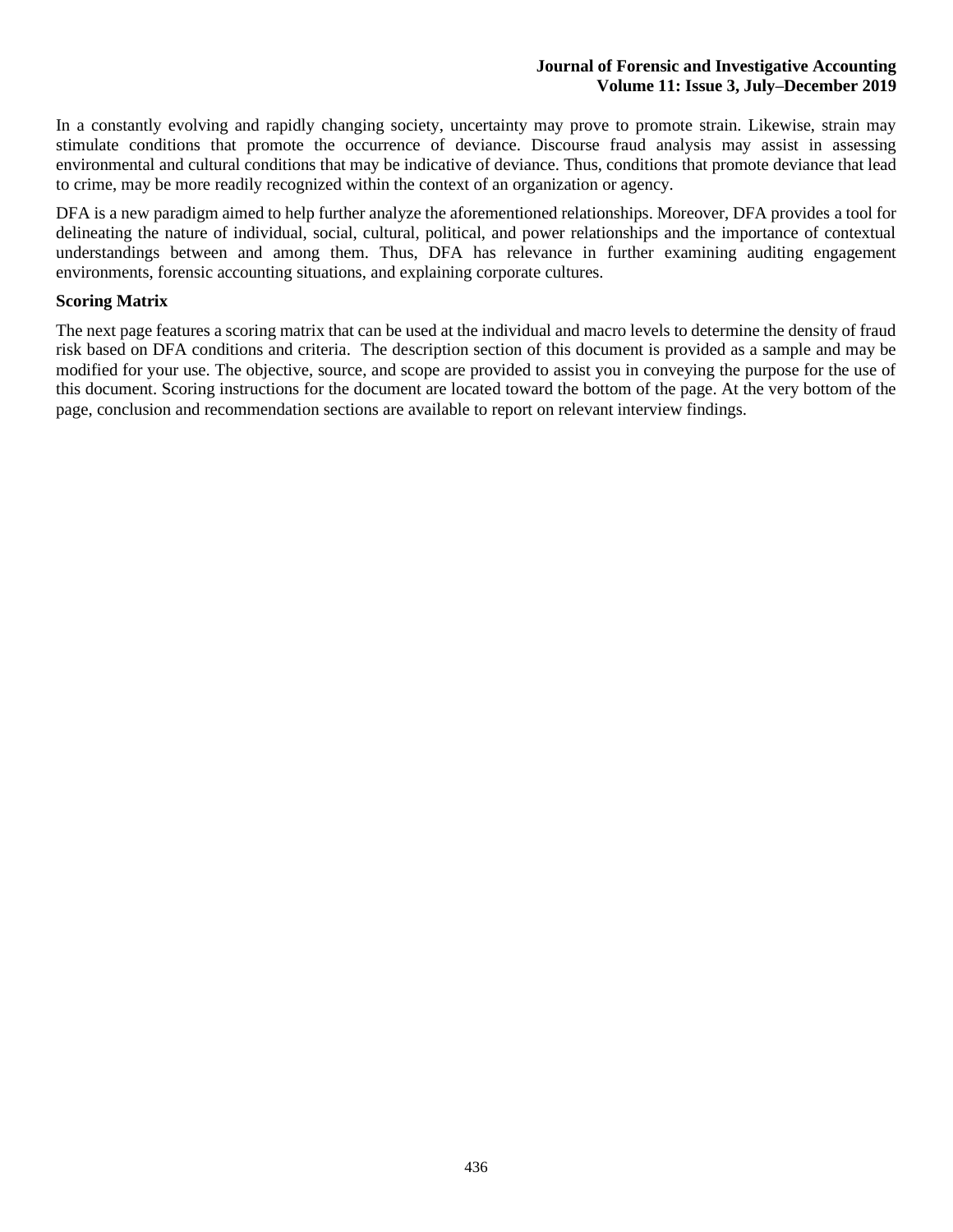### **Appendix A**

**The ABC Company, Inc. Discourse Fraud Analysis Scoring Matrix: (Post interview and analysis) As of May 21, 2018**

#### **Objective:**

To determine through Discourse Fraud Analysis if the company is at risk for fraudulent activity.

#### **Source:**

Executives, management, and employees of the company.

#### **Scope:**

Prepare a scoring matrix based on DFA conditions. Each attribute will receive a score of 0, 1, and 2 indicating the likelihood of the company experiencing the condition or not experiencing the condition. A scoring matrix should be prepared for (a) each individual (Individual) and (b) the company itself (Group).

Combine the individual scores of the individual with the group's macro level result.

The overall total score will be the total score combined (Individual  $+$  Group = Overall).

Rank the overall scores in descending order.

### **ENTER THE FOLLOWING BESIDE EACH STATEMENT:**

 $0 = No$ 

 $1 =$  Could not be determined

| $\overline{2}$                                                                                | Yes            |
|-----------------------------------------------------------------------------------------------|----------------|
| <b>GROUP-MACRO LEVEL QUESTIONS</b>                                                            | <b>SCORE</b>   |
| Based on observation and inquiry, does the company have power groups?                         | $\mathbf{0}$   |
| Is management abusing the legitimate authority of their positions (legitimate power)?         | $\overline{0}$ |
| Is loyalty to individuals more important than loyalty to rules and policies (referent power)? | $\theta$       |
| Are experts withholding important information from their employees (expert power)?            | $\theta$       |
| Are rewards and incentives lacking (reward power)?                                            | $\overline{0}$ |
| Are threats and punishment frequently used (coercive power)?                                  | $\overline{0}$ |
| Is the tone at the top aggressive?                                                            | $\overline{0}$ |
| Is acceptable behavior not defined and communicated in/by the company?                        | $\mathbf{0}$   |
| Were you unable to socialize and get to know the group?                                       | $\theta$       |
| Were you unable to determine the ethical values of the group?                                 | $\theta$       |
| Did you discover any opportunity for collusion?                                               | $\overline{0}$ |
| Are absolute standards lacking within the company?                                            | $\theta$       |
| Does the company control employee choices or dictate self-image?                              | $\overline{0}$ |
| Do the rule makers in the organization appear to influence behavior?                          | $\theta$       |
| Does the C-suite executives' behavior towards fraud prevention seem to be a low priority?     | $\overline{0}$ |
| Are there any performance based or incentive compensation programs?                           | $\theta$       |
| Does the company have creative accounting?                                                    | $\Omega$       |
| If you were a fraudster, would you be able to get away with fraud?                            | $\overline{0}$ |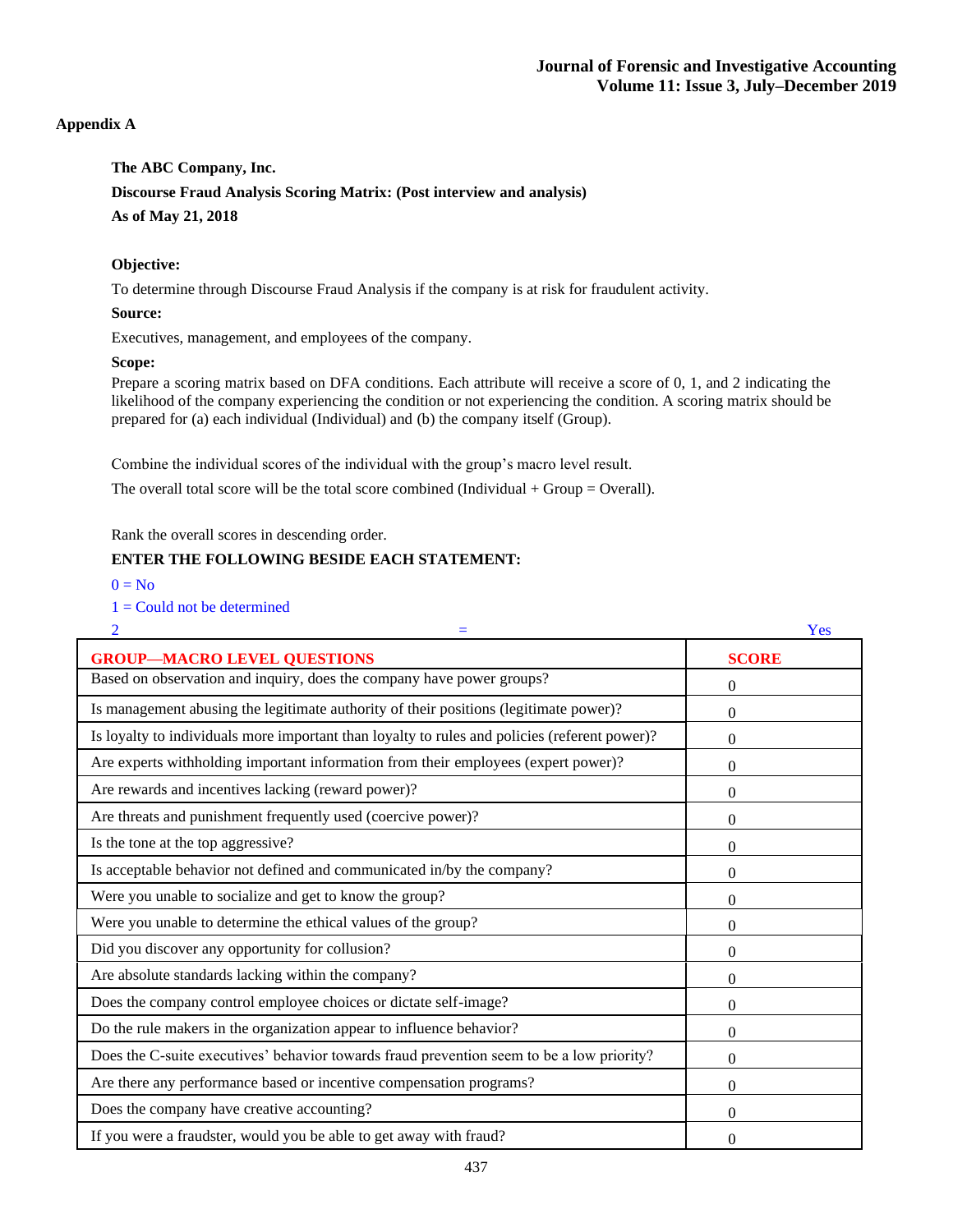| Do the standards of the group not align with the standards of the individual?                                 |  |
|---------------------------------------------------------------------------------------------------------------|--|
| Does it appear the social standards/expectations of the group do not match with the individual's<br>behavior? |  |
|                                                                                                               |  |
| <b>GROUP SUBTOTAL (Total Possible: 40)</b>                                                                    |  |

| <b>INDIVIDUAL-MICRO LEVEL QUESTIONS</b>                                                    | <b>SCORE</b>     |
|--------------------------------------------------------------------------------------------|------------------|
| Does it appear this individual is framing his/her words?                                   | $\boldsymbol{0}$ |
| Was it difficult for you to get to know the individual?                                    | $\theta$         |
| Were you unable to get the person to like you?                                             | $\overline{0}$   |
| Were you unable to develop trust when interviewing?                                        | 0                |
| Do you feel you were unable to convey that you are helpful?                                | $\overline{0}$   |
| Were you unable to determine the ethical values of the individual?                         | $\theta$         |
| Does the person provide lots of details when interviewing?                                 | $\theta$         |
| Is the person defensive regarding follow-up questions?                                     | $\overline{0}$   |
| Does the person demonstrate a confident ego?                                               | $\theta$         |
| Is the person a conversation controller?                                                   | $\Omega$         |
| Does the individual appear to need or desire social acceptance?                            | 0                |
| Did you discover an attitude of revenge?                                                   | 0                |
| Was the opinion of the individual about the company negative?                              | $\boldsymbol{0}$ |
| Does this individual have questionable moral fiber?                                        | $\overline{0}$   |
| Did you experience any difficulty talking to the individual?                               | $\boldsymbol{0}$ |
| Does this individual have special knowledge to make fraud happen?                          | $\overline{0}$   |
| Does the individual demonstrate too much or not enough eye contact when speaking?          | $\overline{0}$   |
| What are the confidence levels in the person's speech?                                     | $\Omega$         |
| Does it appear this individual considers monetary achievement one of their top life goals? | $\theta$         |
| Does this individual exhibit ritualistic behavior?                                         | $\overline{0}$   |
| <b>INDIVIDUAL SUBTOTAL (Total Possible: 40)</b>                                            | $\bf{0}$         |

# **GROUP + INDIVIDUAL TOTAL (Total Possible: 80) 0**

#### **SCORING INDEX**

- **65-80 = Extreme Risk**
- **47-64 = High Risk**
- **24-46 = Moderate Risk**
- **0-23 = Low Risk**

#### **Sample Conclusion (High Risk):**

Based on the scoring matrix results, it appears the company has a high risk of fraudulent activity.

A forensic accounting analysis should be performed for the individual(s) and/or group identified as a risk.

# **Sample Recommendation:**

We recommend the following DFA corrective measures to mitigate the fraudulent activity within the organization:

### **References**